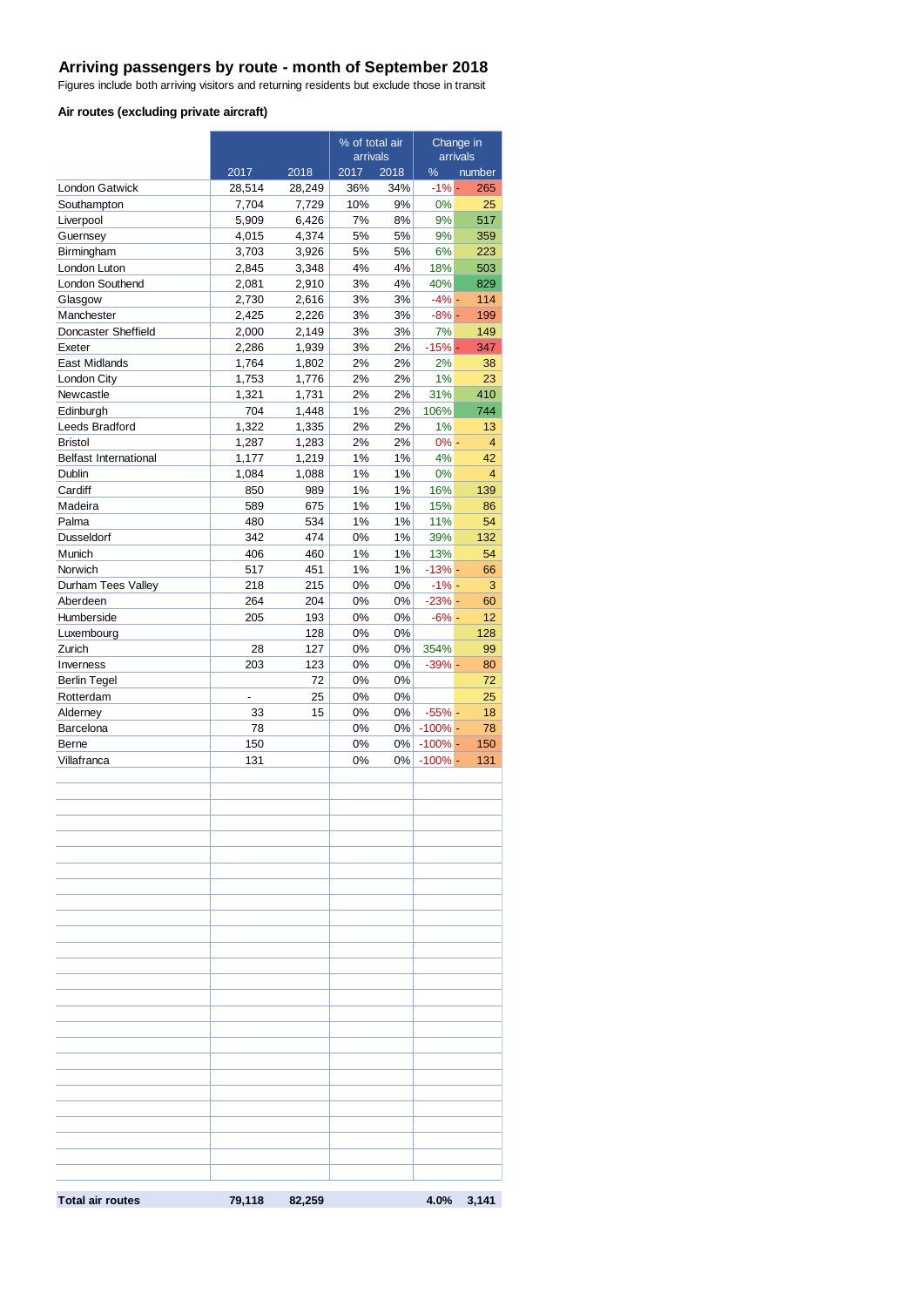# **Arriving passengers by route - month of September 2018**

Figures include both arriving visitors and returning residents but exclude those in transit

#### **Sea routes**

|                         |        |        | % of total sea<br>arrivals |      | Change in<br>arrivals |        |
|-------------------------|--------|--------|----------------------------|------|-----------------------|--------|
|                         | 2017   | 2018   | 2017                       | 2018 | $\%$                  | number |
| St Malo                 | 21,468 | 21,368 | 55%                        | 52%  | $0\%$ -               | 100    |
| Poole                   | 6,934  | 5,583  | 18%                        | 14%  | $-19%$ -              | 1,351  |
| Guernsey                | 4,212  | 5,006  | 11%                        | 12%  | 19%                   | 794    |
| Granville               | 1,731  | 3,036  | 4%                         | 7%   | 75%                   | 1,305  |
| Portsmouth              | 581    | 1,141  | 1%                         | 3%   | 96%                   | 560    |
| Visiting Yachtsmen      | 1,017  | 1,815  | 3%                         | 4%   | 78%                   | 798    |
| Sark                    | 971    | 1,332  | 2%                         | 3%   | 37%                   | 361    |
| Carteret                | 1,253  | 1,237  | 3%                         | 3%   | $-1\% -$              | 16     |
| <b>Cruise Ship</b>      | 738    | 428    | 2%                         | 1%   | $-42% -$              | 310    |
|                         |        |        |                            |      |                       |        |
|                         |        |        |                            |      |                       |        |
| <b>Total sea routes</b> | 38,905 | 40,946 |                            |      | 5.2%                  | 2,041  |

#### **Air and Sea combined**

|                              |         |         | share of<br>arrivals by air |      | Change in<br>arrivals |        |
|------------------------------|---------|---------|-----------------------------|------|-----------------------|--------|
|                              | 2017    | 2018    | 2017                        | 2018 | $\%$                  | number |
| Total arrivals (air and sea) | 118.023 | 123,205 | 67%                         | 67%  | 4.4%                  | 5.182  |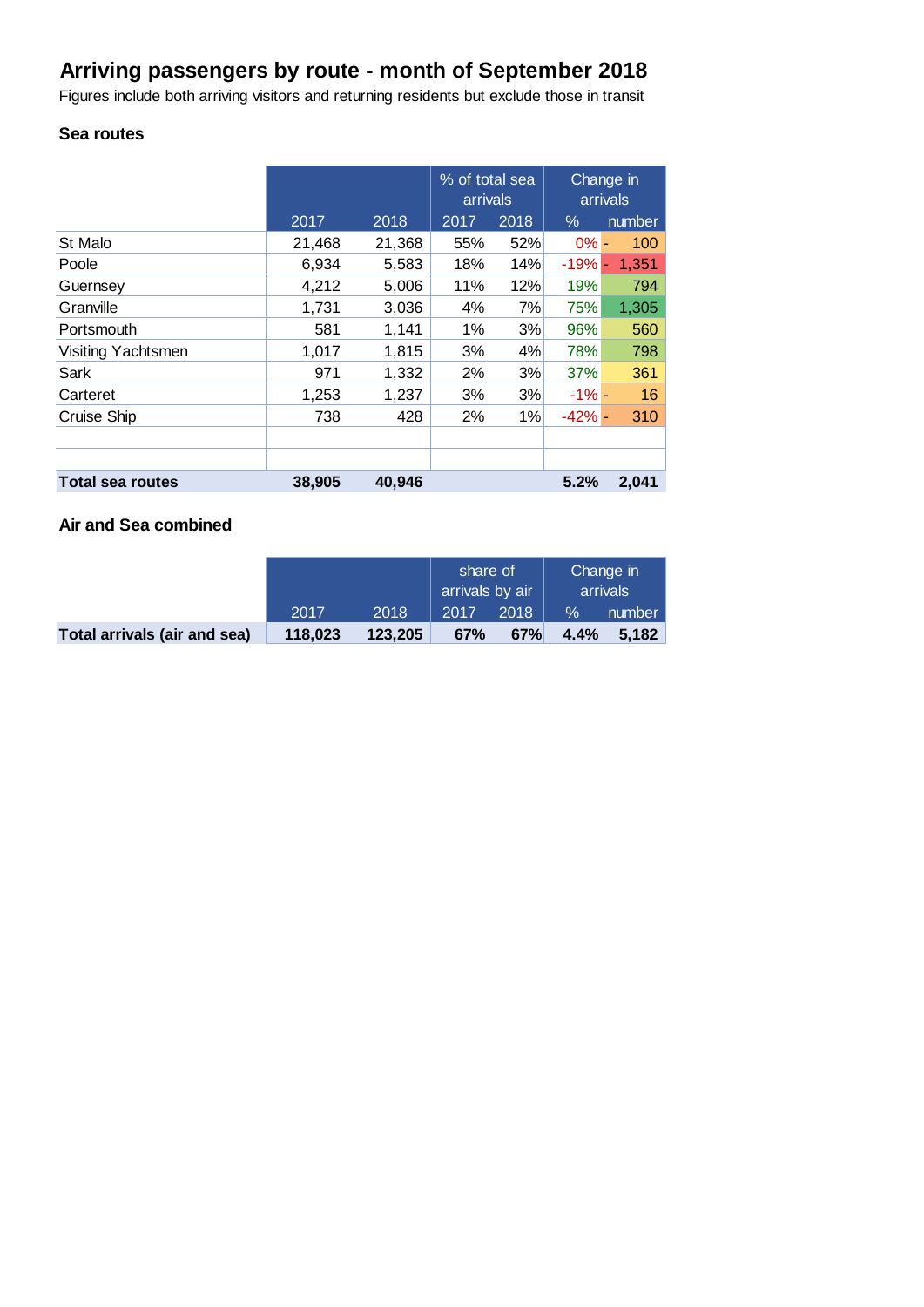## **Arriving passengers by route - Year-to-date 2018**

Figures include both arriving visitors and returning residents but exclude those in transit

#### **Air routes (excluding private aircraft)**

|                                      |                   |                   | % of total air |            | Change in               |                 |
|--------------------------------------|-------------------|-------------------|----------------|------------|-------------------------|-----------------|
|                                      |                   |                   | arrivals       |            |                         | arrivals        |
|                                      | 2017              | 2018              | 2017           | 2018       | %                       | number<br>2,567 |
| <b>London Gatwick</b><br>Southampton | 246,354<br>62,745 | 248,921<br>64,231 | 39%<br>10%     | 38%<br>10% | 1%<br>2%                | 1,486           |
| Liverpool                            | 48,580            | 50,195            | 8%             | 8%         | 3%                      | 1,615           |
| Guernsey                             | 33,716            | 32,198            | 5%             | 5%         | $-5%$ -                 | 1,518           |
| Birmingham                           | 27,823            | 31,523            | 4%             | 5%         | 13%                     | 3,700           |
| London Luton                         | 20,799            | 22,218            | 3%             | 3%         | 7%                      | 1,419           |
| Glasgow                              | 22,173            | 21,970            | 4%             | 3%         | $-1\% -$                | 203             |
| Exeter                               | 17,824            | 18,721            | 3%             | 3%         | 5%                      | 897             |
| Manchester                           | 17,045            | 18,017            | 3%             | 3%         | 6%                      | 972             |
| East Midlands                        | 13,615            | 14,455            | 2%             | 2%         | 6%                      | 840             |
| Doncaster Sheffield                  | 13,038            | 14,042            | 2%             | 2%         | 8%                      | 1,004           |
| London City                          | 13,724            | 13,607            | 2%             | 2%         | $-1% -$                 | 117             |
| London Southend<br>Newcastle         | 11,803            | 12,701            | 2%<br>2%       | 2%<br>2%   | 8%<br>11%               | 898             |
| <b>Bristol</b>                       | 10,717<br>10,687  | 11,896<br>10,460  | 2%             | 2%         | $-2\%$ -                | 1,179<br>227    |
| <b>Belfast International</b>         | 9,003             | 9,692             | 1%             | 1%         | 8%                      | 689             |
| Edinburgh                            | 2,659             | 8,803             | 0%             | 1%         | 231%                    | 6,144           |
| Cardiff                              | 6,195             | 8,003             | 1%             | 1%         | 29%                     | 1,808           |
| Dublin                               | 6,855             | 7,271             | 1%             | 1%         | 6%                      | 416             |
| Leeds Bradford                       | 6,747             | 6,725             | 1%             | 1%         | $0% -$                  | 22              |
| Dusseldorf                           | 4,061             | 4,384             | 1%             | 1%         | 8%                      | 323             |
| Madeira                              | 4,585             | 4,364             | 1%             | 1%         | $-5%$ -                 | 221             |
| Norwich                              | 3,178             | 3,057             | 1%             | 0%         | $-4% -$                 | 121             |
| Munich                               | 1,611             | 2,115             | 0%             | 0%         | 31%                     | 504             |
| Palma                                | 2,167             | 2,023             | 0%             | 0%         | $-7% -$                 | 144             |
| Tenerife                             | 1,377             | 1,291             | 0%             | 0%         | $-6% -$                 | 86              |
| Aberdeen                             | 1,372             | 1,272             | 0%             | 0%         | $-7% -$                 | 100             |
| Durham Tees Valley                   | 1,235             | 1,264             | 0%<br>0%       | 0%         | 2%<br>6%                | 29<br>61        |
| Humberside<br>Geneva                 | 1,052<br>945      | 1,113<br>937      | 0%             | 0%<br>0%   | $-1% -$                 | 8               |
| Inverness                            | 905               | 884               | 0%             | 0%         | $-2\%$ -                | 21              |
| <b>Berlin Tegel</b>                  |                   | 820               | 0%             | 0%         |                         | 820             |
| Zurich                               | 515               | 781               | 0%             | 0%         | 52%                     | 266             |
| Berne                                | 824               | 612               | 0%             | 0%         | $-26%$ -                | 212             |
| Hamburg                              | $\overline{a}$    | 386               | 0%             | 0%         |                         | 386             |
| Rotterdam                            | 378               | 366               | 0%             | 0%         | $-3% -$                 | 12              |
| Vienna                               | 530               | 348               | 0%             | 0%         | $-34% -$                | 182             |
| Luxembourg                           | 70                | 202               | 0%             | 0%         | 189%                    | 132             |
| Stuttgart                            | L                 | 190               | 0%             | 0%         |                         | 190             |
| Kassel                               | 84                | 160               | 0%             | 0%         | 90%                     | 76              |
| Erfurt                               |                   | 156               | 0%             | 0%         |                         | 156             |
| Malaga<br>Hannover                   |                   | 156<br>144        | 0%<br>0%       | 0%<br>0%   |                         | 156<br>144      |
| Grenoble                             |                   | 133               | 0%             | 0%         |                         | 133             |
| Faro                                 | 117               | 131               | 0%             | 0%         | 12%                     | 14              |
| Salzburg                             |                   | 130               | 0%             | 0%         |                         | 130             |
| Basel                                |                   | 107               | 0%             | 0%         |                         | 107             |
| Sonderborg                           |                   | 100               | 0%             | 0%         |                         | 100             |
| Madrid                               | 4                 | 88                | 0%             |            | 0% 2100%                | 84              |
| <b>Biggin Hill</b>                   |                   | 41                | 0%             | 0%         |                         | 41              |
| Barcelona                            | 78                | 34                | 0%             | 0%         | $-56%$ -                | 44              |
| Alderney                             | 121               | 15                | 0%             | 0%         | $-88%$ -                | 106             |
| <b>Bremen</b>                        | 145               |                   | 0%             | 0%         | $-100% -$               | 145             |
| Bournemouth                          | 148               |                   | 0%             | 0%         | $-100%$ -               | 148             |
| Cork                                 | 136               |                   | 0%             | 0%         | $-100\%$ -              | 136             |
| Dresden                              | 144<br>147        |                   | 0%             | 0%         | $-100\%$ -              | 144             |
| Frankfurt Main<br>Friedrichshafen    | 210               |                   | 0%<br>0%       | 0%<br>0%   | $-100%$ -<br>$-100\%$ - | 147<br>210      |
| Newquay                              | 119               |                   | 0%             | 0%         | $-100% -$               | 119             |
| Porto                                | 138               |                   | 0%             | $0\%$      | $-100% -$               | 138             |
| Rennes                               | 11                |                   | 0%             | 0%         | $-100\%$ -              | 11              |
| Villafranca                          | 131               |                   | 0%             | 0%         | $-100\%$ -              | 131             |
| Visby                                | 330               |                   | 0%             | 0%         | $-100\%$ -              | 330             |
| <b>Total air routes</b>              | 628,970           | 653,453           |                |            | 3.9%                    | 24,483          |